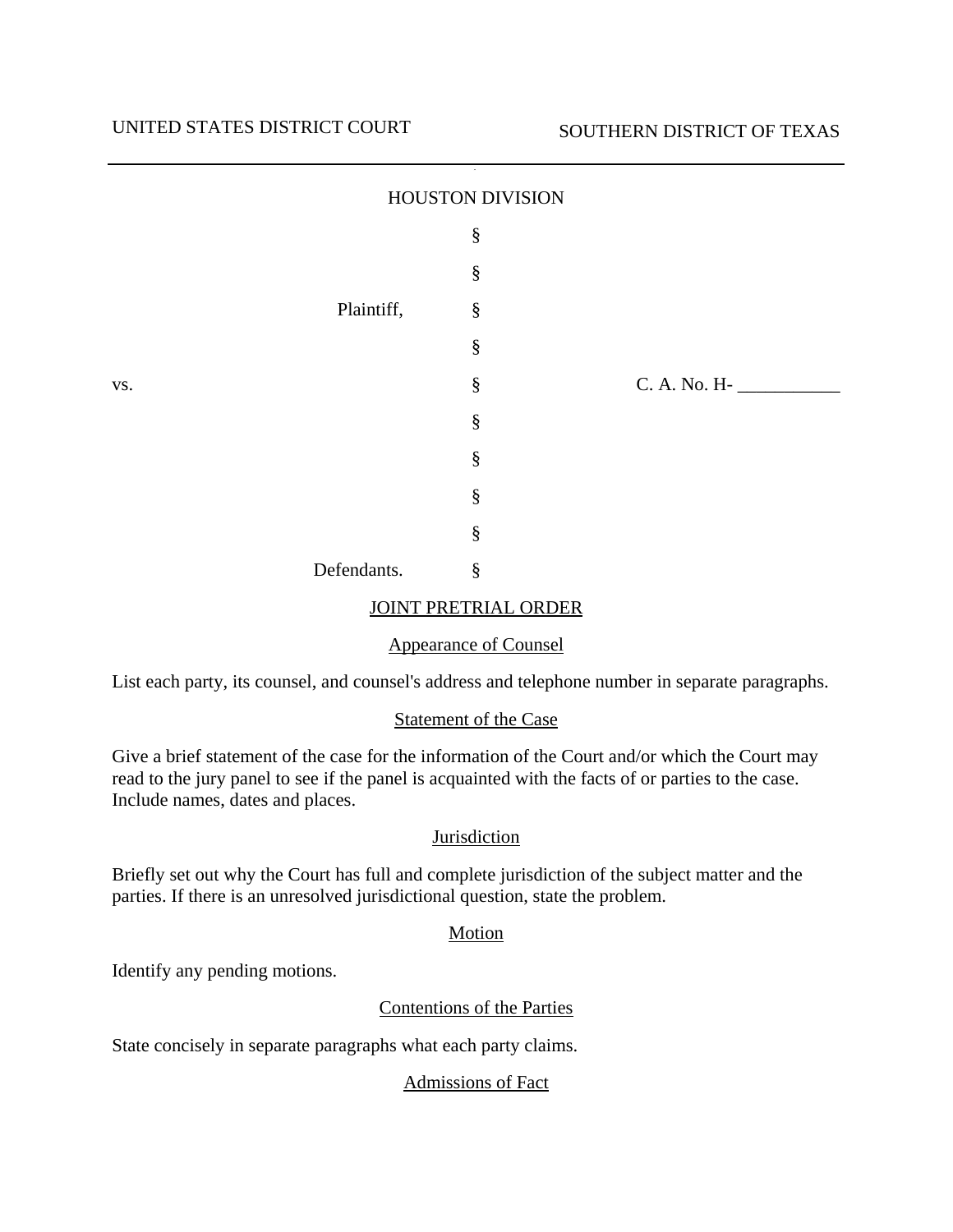List all facts which have been stipulated and admitted and require no proof.

# Contested Issues of Fact

List all factual issues in controversy necessary to the final disposition of this case.

# Agreed Applicable Propositions of Law

Delineate the legal propositions not in dispute.

### Contested Propositions of Law

State briefly the issues of law in dispute. A memorandum of authorities should be filed which addresses these issues.

### Exhibits

Each counsel will attach to this joint pretrial order two copies of a list (in the form shown by Attachment A or a similar form) of all exhibits to be offered and will make all such exhibits available for examination by opposing counsel. This rule does not apply to rebuttal exhibits which cannot be anticipated.

Any counsel requiring authentication of an exhibit must so notify the offering counsel in writing within five business days after the exhibit is made available to opposing counsel for examination. Failure to do so is an admission of authenticity.

The Court will admit all exhibits listed in the final pretrial order into evidence unless opposing counsel files written objections with authorities at least three business days before trial.

The offering party will mark his own exhibits prior to trial and include the party's name, case number, and exhibit number on each exhibit to be offered.

### Witnesses

List the names and addresses of witnesses who will or may be called and include a brief statement of the subject matter and substance of their testimony. If a witness is to appear by deposition, cite the inclusive pages and lines to be read. Objectinos to those portions (citing pages and lines) with supporting authority must be filed at least three business days before trial.

Each counsel will also attach to the joint pretrial order two copies of a list of witnesses' names only for use by Court personnel.

Include in this section the following:

In the event there are any other witnesses to be called at the trial, their names, addresses, and subject matter of their testimony will be reported to opposing counsel as soon as they are known. This restriction shall not apply to rebuttal or impeachment witnesses, the necessity of whose testimony cannot reasonably be anticipated before the time of trial.

### Settlement